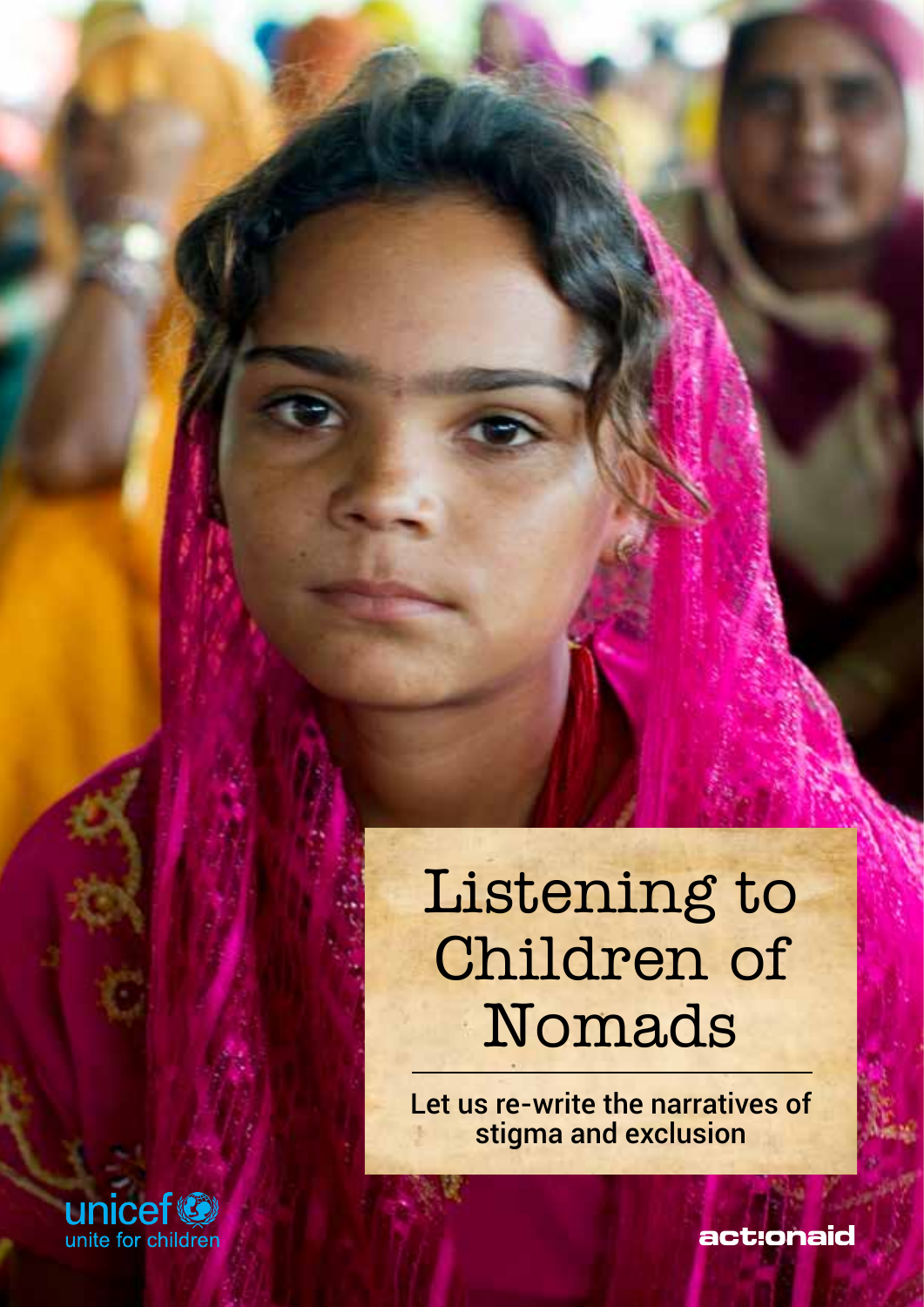## **Listening to Children of Nomads**

Let us re-write the narratives of stigma and exclusion

#### **Acknowledgements**

This publication would not have seen the light of day without the collaboration conceptualised, planned and guided by Dr.Sanjay Nirala, Child Protection Officer, Unicef Jaipur and Narendra Sharma, Regional Manager, Rajasthan & Gujarat Regional Office, ActionAid India. This report draws on "Breaking the Silence: Issues and concerns of the children from the Denotified, Nomadic and Semi-Nomadic Tribes of Rajasthan" a report prepared by Sameen Almas. It also draws on the proceedings "Child convention for Respecting, Recognizing and Recording the voices of voiceless invisible children" a three day workshop conducted by Shiv Nayal, Amitabh Pandey and Mansi. We are also extremely grateful to the children who shared with us their lives.



This work is licensed under the Creative Commons Attribution-NonCommercial-Share Alike 4.0 International Licence. Provided they acknowledge the source, users of this content are allowed to remix, tweak, build upon and share for non-commercial purposes under the same original licence terms.

Names of children have been changed to protect their identity. Photographs of children at Jaipur workshop: Varsha Rani Tirkey | ActionAid All other photographs: Firoz Ahmad Firoz | ActionAid Cover Design: Nabajit Malakar Layout and Design: and M. V. Rajeevan

#### act:onaid

www.actionaidindia.org

**O actionaidindia** @ @actionaid\_india @ @actionaidcomms

ActionAid India, R - 7, Hauz Khas Enclave, New Delhi - 110016 +91-11-4064 0500

ActionAid India, Rajasthan and Gujarat Regional Office, D-143/B, Kaushlaya Path, Durga Marg, Bani Park, Jaipur - 302016  $\bigodot$  +91-141-2209813/14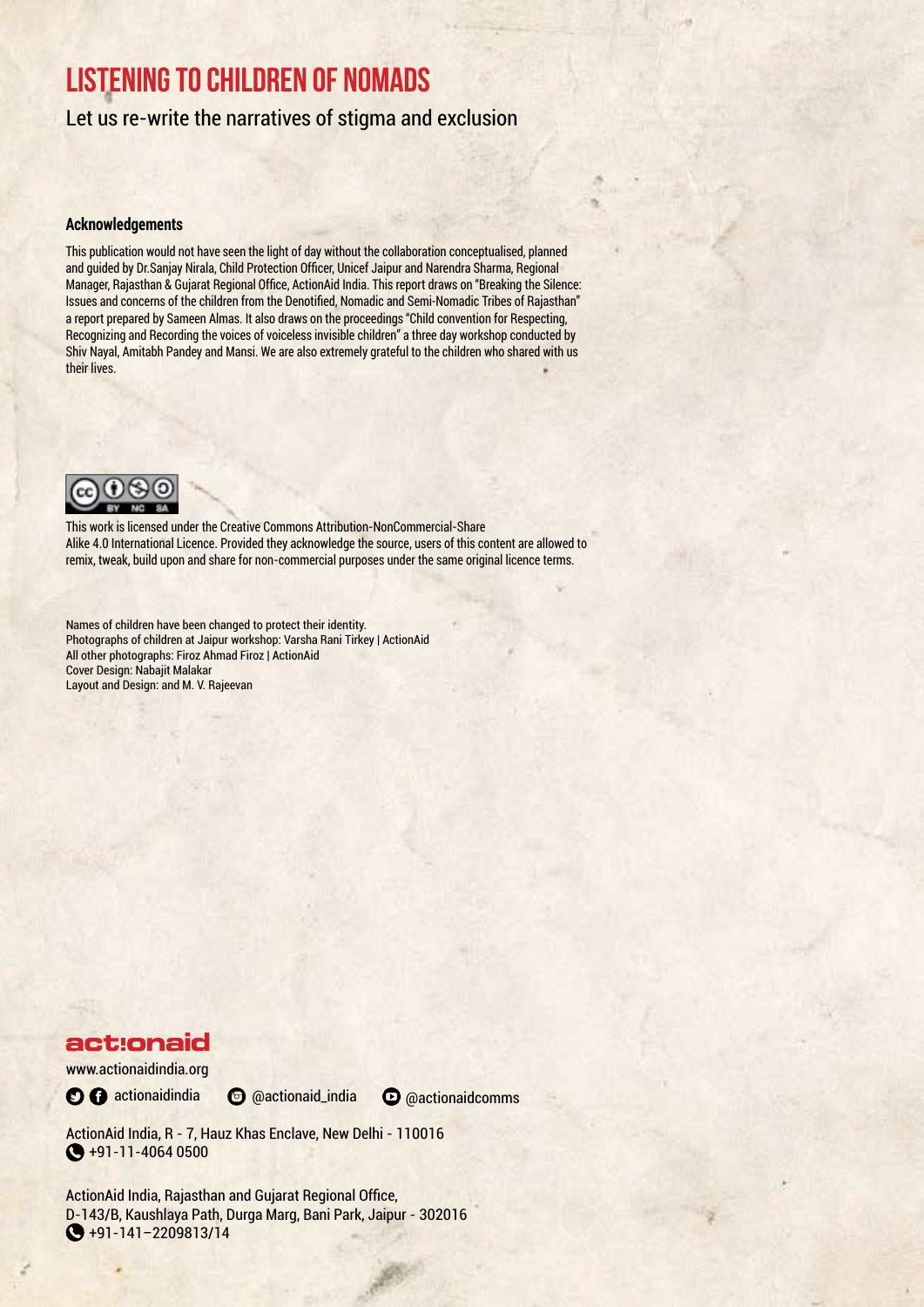## **Listening to Children of Nomads**



"I used to go to school but the behaviour of the people in the village and the school was unbearable and I stopped attending school. Now I graze goats and sometimes go to beg with my mother."

Poonam, 14 years, child of Kalbeliya community, Barmer district.

"We are not allowed to sit with children of other caste or eat with them. I do not feel like going to school."

Sujata, 13 years, child of Odh community, Baara district.



"My father is illiterate but he dreams that we will all be educated, so he sends us to school. He says if the children are educated they will know the world and people will not be able to cheat them."

Ranjeeta, 16 years, child of Garasiya community, Banswara district.



"The teacher made me sweep the floor and clean the toilet. I left the school. After this I never felt like going to school."

Anokh, 10 years, child of Gadiya Luhar community, Tonk district.



"My family stays more than a kilometre from the village, in an isolated area in a tent. People do not let us stay close saying we are low caste. Whenever there is a crime in the village the police comes to our door blaming us for the crime." Prahlad, 12 years, child of Nut community, Bharatpur district.

"My father, mother, elder brother and elder sister's names were on the electoral list, but once when we came back from Punjab all our names had been crossed in the list. We have a ration card but we do not get cereals and kerosene. Once I went with my mother to the ration shop but they refused to give ration to us."

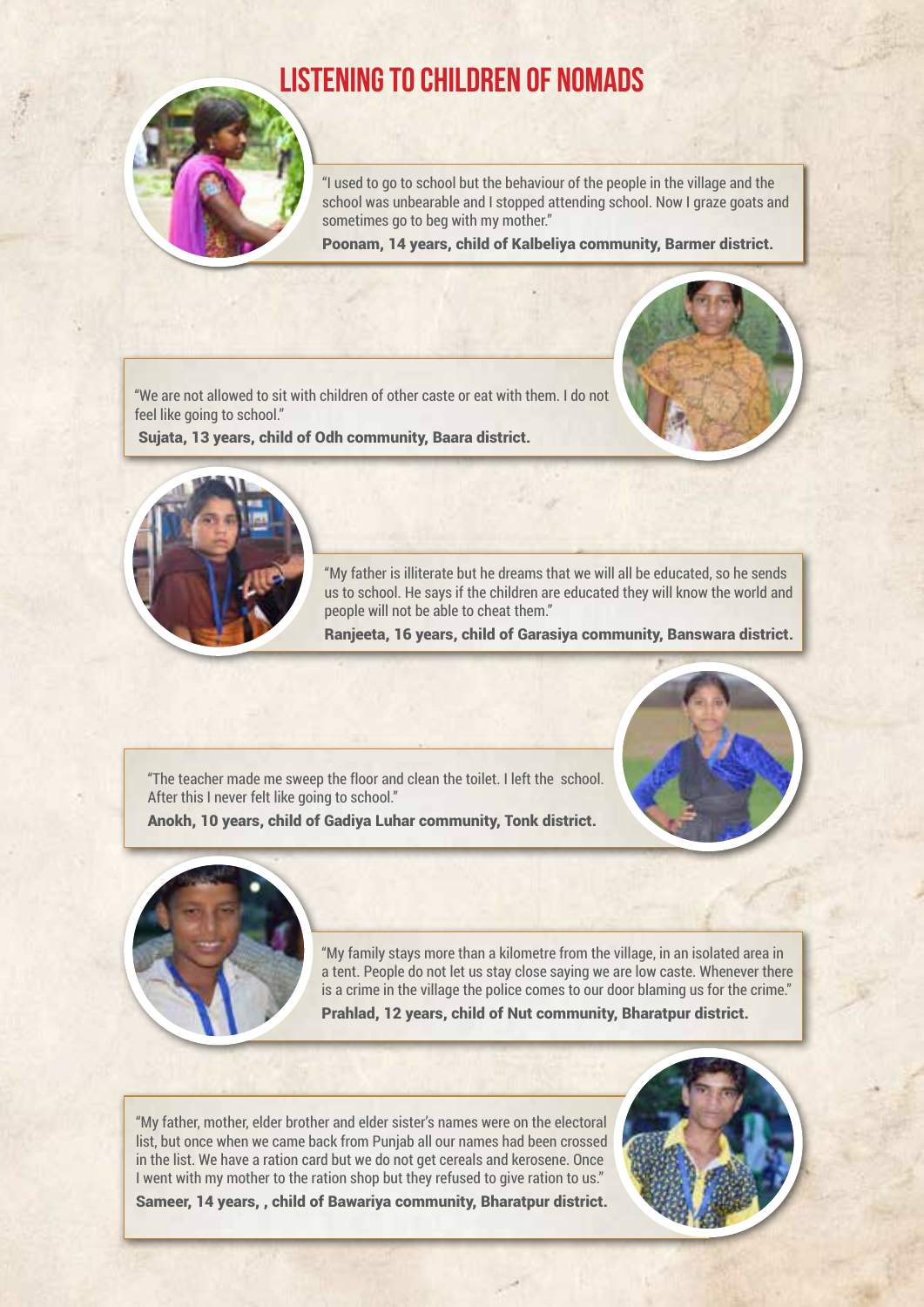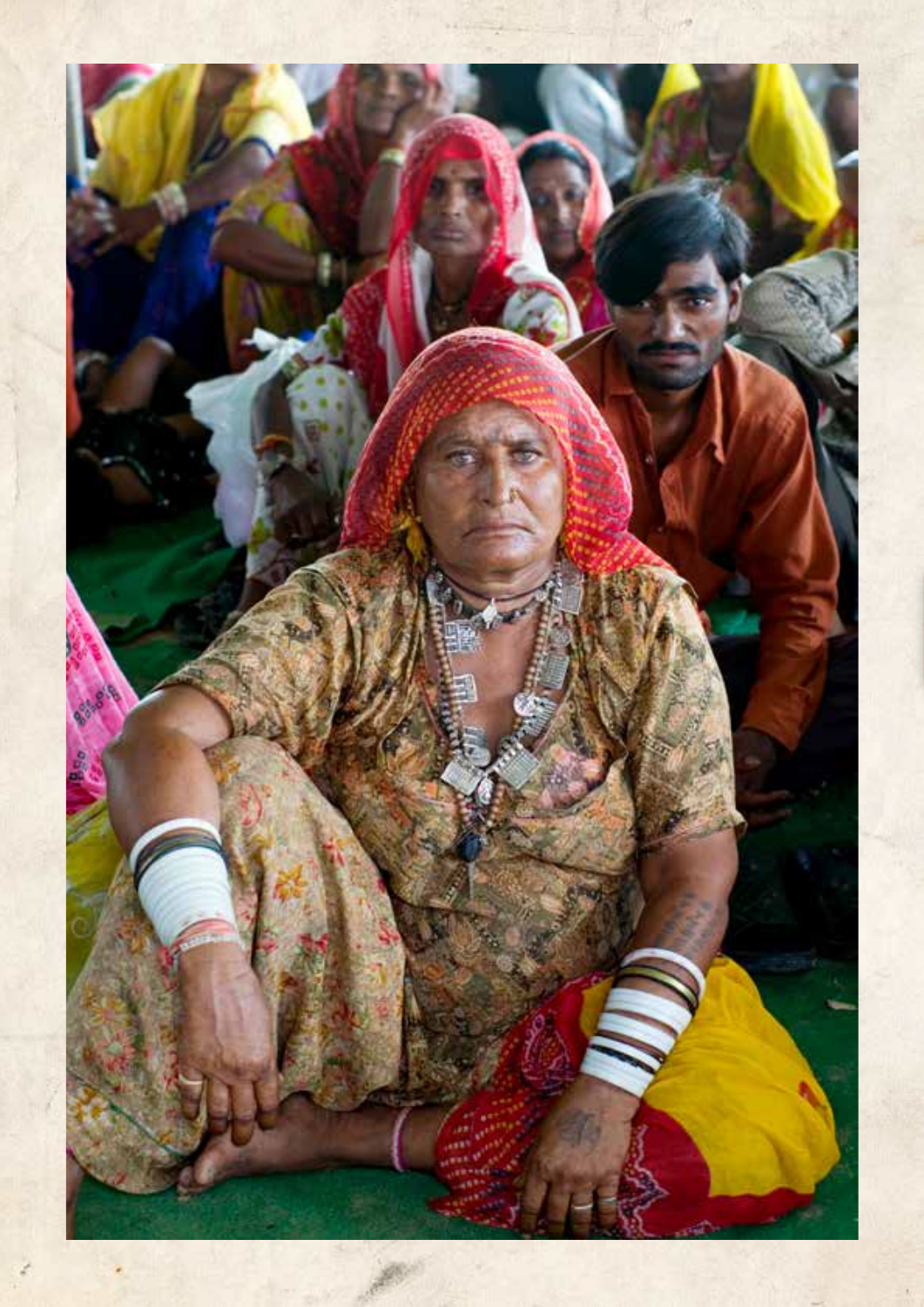# **Listening to Children of Nomads**

Let us re-write the narratives of stigma and exclusion

In July 2016 sixty children from across Rajasthan were invited to participate in a workshop in Jaipur to share and express their experiences, feelings and thoughts on their rights, entitlements and the conditions they face. The children belonged denotified and nomadic tribal (DNT) communities.

Nomadic communities have always been an integral part of Indian society – as pastoralists, hunter-foragers, artisans, healers or entertainers. It was in 1871 that British passed the Criminal Tribes Act (CTA) through which they declared 150 nomadic communities as "addicted to the systematic commission of non-bailable offences". The CTA was extended across the country and more communities were brought under it. The colonial rulers condemned a large section of the Indian population to live in extreme poverty and degradation. Historians say the British did it to control nomadic populations in their territories. After Independence the CTA was abolished and the "criminal tribes" were 'de-notified'. The intent was to restore dignity and full citizenship to these communities. However, the persistent caste system and other forms of social ostracisation have prevented these communities from being recognised as equal citizens of the country.

The nomadic way of life and continued dependence on traditional occupations has created specific vulnerabilities of the DNT communities. The communities do not fit easily

1

fit into geographical boundaries, land and property norms and laws requiring proof of residence as essential to citizenship rights. The traditional and historical ways of living for these communities create disconnect between their means of livelihood and their freedom to live with dignity in a republic which is wedded to settled modernity. These communities and the children of the communities have become especially vulnerable to trafficking, sexual abuse and have been reduced to begging, rag picking or other labour for earning a livelihood.

The National Commission for Denotified, Nomadic and Semi-Nomadic Tribes in its 2008 report estimates the population of these communities to range from 7 to 10%. The report states that there are 150 denotified tribes and some 500 different nomadic communities. If we include semi-nomadic communities the number goes up to 1500.

**Estimates of nomadic population in India range from 7% (84 million as per 2011 Census) to 10% (120 million). Even the lowest estimate is larger than the population of Iran, the 16th most populous country in the world.**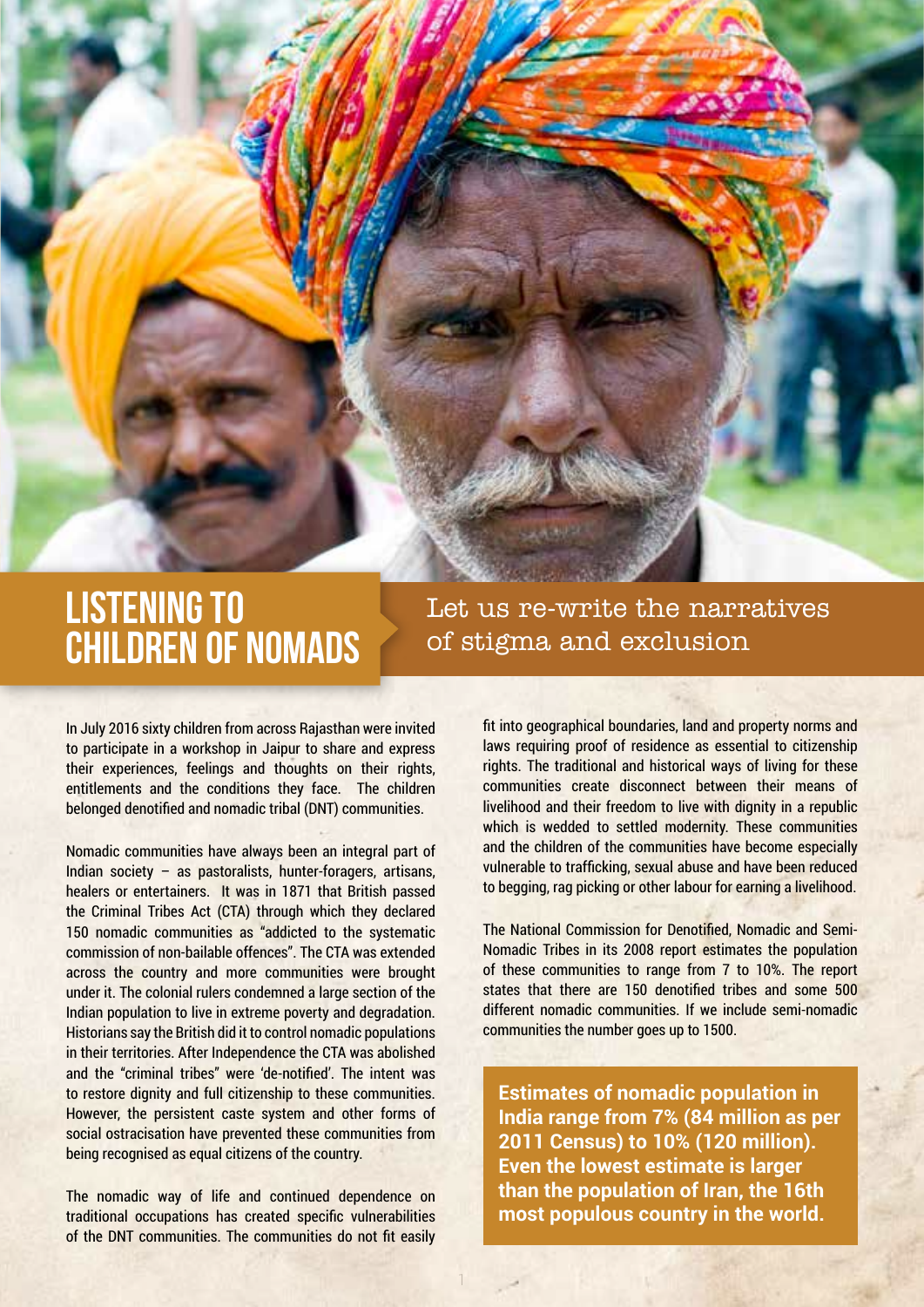Rajasthan has nearly 32 communities belonging to the DNT category. The Government of Rajasthan has classified around 28 of the DNT communities in the state into Scheduled Caste (SC) and Other Backward Caste (OBC) categories.

The children attending the Jaipur workshop shared stories of stigma and exclusion they face on an everyday basis. The issues facing de-notified and nomadic tribes [DNT] in India today are of that identity, citizenship and access to basic and fundamental human rights. The lack of a permanent address, ration cards or any official documents and the resultant difficulty in getting caste certificate ensure that they are officially non-existent and hence ineligible for any benefits. Therefore despite being included in protective list of SC or Scheduled Tribe (ST) category, they are unable to enjoy the citizenship rights. General entitlement and other welfare measures meant for SC/ST/OBC communities are of little use when the basic issue of identity and citizenship remain unaddressed. Added to this is the continued social ostracism they face!

#### **Legal Provisioning for Denotified and Nomadic Tribal communities**

#### *The constitutional mandate for affirmative action for backward classes*

Under fundamental rights guaranteed by the constitution all citizens have the right against discrimination (Article 15) and equality (Article 16). The constitution under Article 15(4)

**Despite legal provisioning for nomadic communities without proper enumeration of population and targeting strategies it is unlikely that all these provisions will reach them.**

provides for affirmative action for the advancement of socially and educationally backward classes.

#### *The need for enumeration underscored by the National Commission for De-notified, Nomadic and Semi-Nomadic Tribes*

In 2006 the National Commission for De-notified, Nomadic and Semi-Nomadic Tribes (NCDNSNT) was constituted under the Ministry of Social Justice and Empowerment, Government of India. The NCDNSNT has made efforts to collate data from a variety of sources and developed a comprehensive report. The report outline the historical perspective of the communities, provides an overview of de-notified and nomadic tribes indicating their location in SC, ST and OBC lists; it tries to estimate the population DNT, talk about the salient socioeconomic features of these communities, reasons for the decline of their traditional occupations. The report also deals with atrocities and human rights violations faced by the communities, gender concerns, along with recommendations.

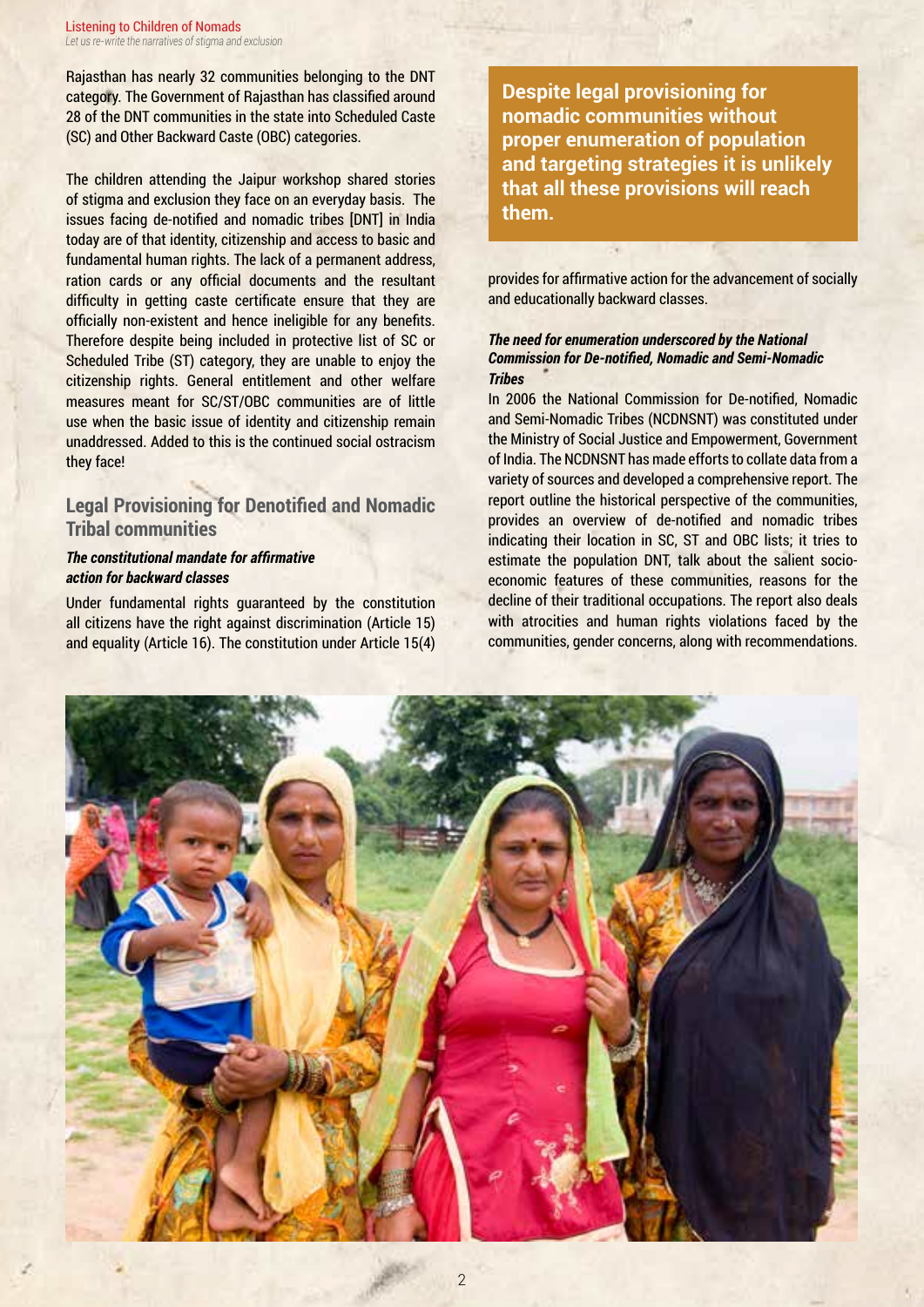The report highlighted significant anomalies in categorising communities such as spelling errors, synonyms counted twice and the arbitrary categorisation of DNT communities under SC, ST and OBC categories. Thus Kalbelia community of Rajasthan which is a DNT community registered as SC are denied benefits due to the confusion of their self naming jogi which is an OBC category. Many Jogi-Kalbelia households are denied SC caste certificates. The NCDNSNT report has also called for the proper enumeration of denotified and nomadic tribal communities.

#### *Provisions for denotified and nomadic tribal communities in Twelfth Five-Year Plan (2012-2017)*

The Twelfth Five Year Plan has made several clear-cut provisions for the development of DNT communities. A development package worth a budget of Rs 32,684 crores was earmarked for the Ministry of Social Justice and Empowerment towards the welfare measures and development of the SCs, OBCs, DNT, persons with different abilities (PWDA) and other vulnerable groups. There is no specific provisioning for DNT communities, nor any analysis of the realisation status and schemes and developments plans till the year 2015-16. The Plan intends to improve educational standards of the DNT through access to scholarships and hostel facilities. It also aims to help these communities achieve economic empowerment through capacity building for skill development, imparting employable skills to their unemployed youth and by provision of loans on priority basis. An Integrated Infrastructure Development Programme to be planned to provide basic amenities to the existing DNT settlements and development of clusters. However without proper enumeration of targeted population and strategies to reach them it is likely that all these provisions would not reach the DNT communities.

#### *Central Government schemes for denotified and nomadic tribal communities*

The Central Government has launched two schemes for the benefit of the DNT community:

- 1. Dr. Ambedkar Centrally Sponsored Scheme of Pre-Matric and Post-Matric Scholarship Scheme for Denotifed, Nomadic and Semi-Nomadic Tribes (DNT), and
- 2. Nanaji Deshmukh Centrally Sponsored Scheme of Construction of Hostels for Denotified, Nomadic and Semi-Nomadic Tribes.

#### *Affirmative action and efforts by the Rajasthan Government*

The Rajasthan State Government has made various efforts to improve the condition of the DNT community. Out of 602 hostels for senior-secondary classes, the Rajasthan Government is running 30 hostels exclusively for the students from DNT communities, and is also providing pre-matric and post-matric scholarships to the students. In case of the Gadia Lohars community, the state government has been implementing a Special Integrated Scheme for house-cumshop for Gadia Lohars. The state government is providing financial assistance to help them purchase raw material for manufacturing equipment's and tools for agricultural and industrial purposes.

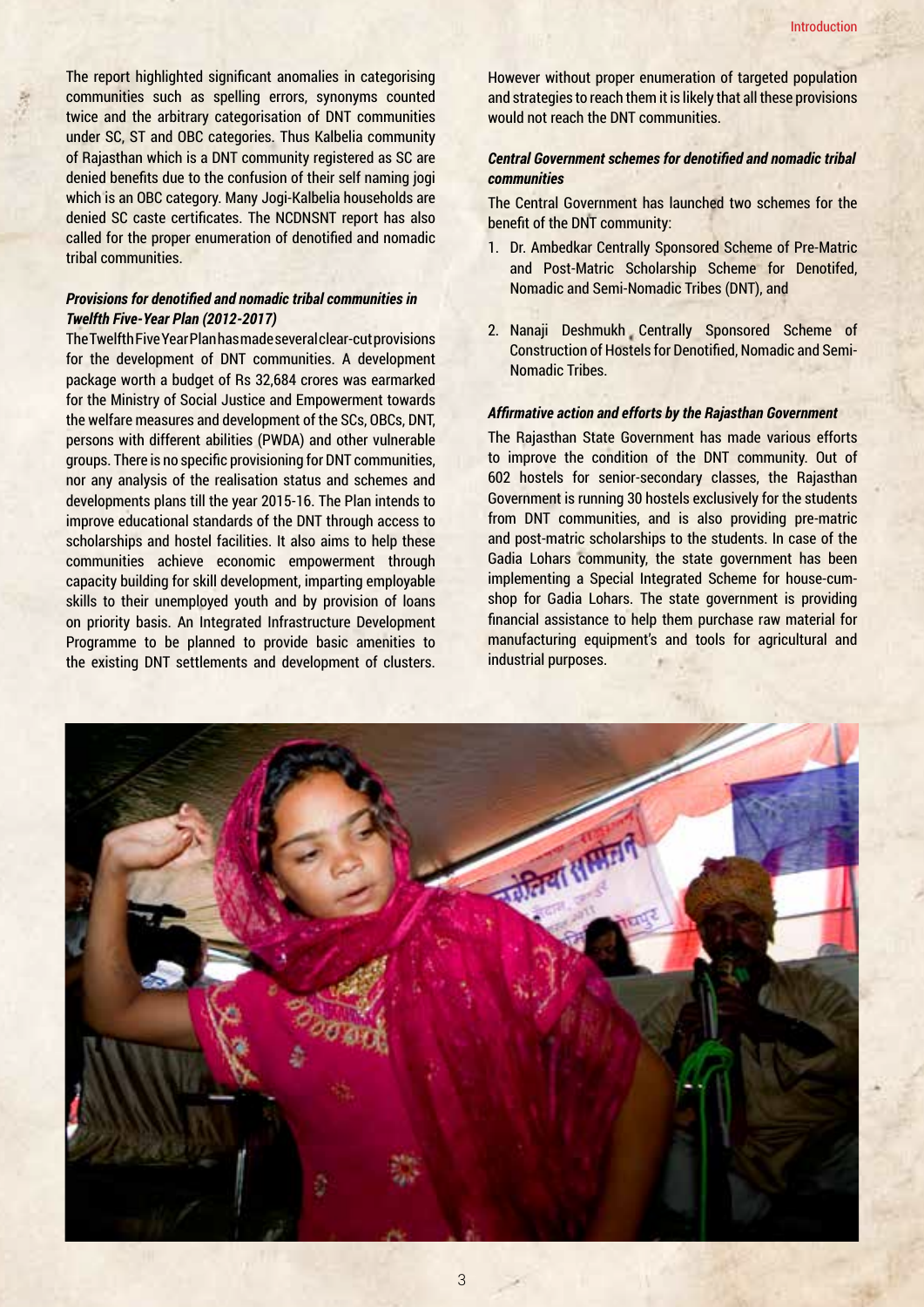### Sensitise Governance Structures to Vulnerabilities Faced by Nomadic Communities

Based on a review of the provisioning made for DNT communities, reflecting on our work with these communities and listening to the children of nomads we are able to see connecting threads that link their stories. We feel that action in three broad areas will help unravel the persistent presence of stigma and exclusion and create new narratives that celebrate diversity and social, economic and political inclusion. We share the following call to action as a suggested path that can be taken by the administration and the government, with the active support of change agents working with the community including community leaders, community based organisations and civil society organisations.

To celebrate diversity and enhance social, economic and political inclusion for DNT communities:

- 1. Ensure Access to Identity, Citizenship and Rights for Nomadic Communities
- 2. Sensitise Governance Structures to Vulnerabilities Faced by Nomadic Communities
- 3. Create Inclusive Society, Celebrate Diversity and Promote Culture of Nomadic Communities.

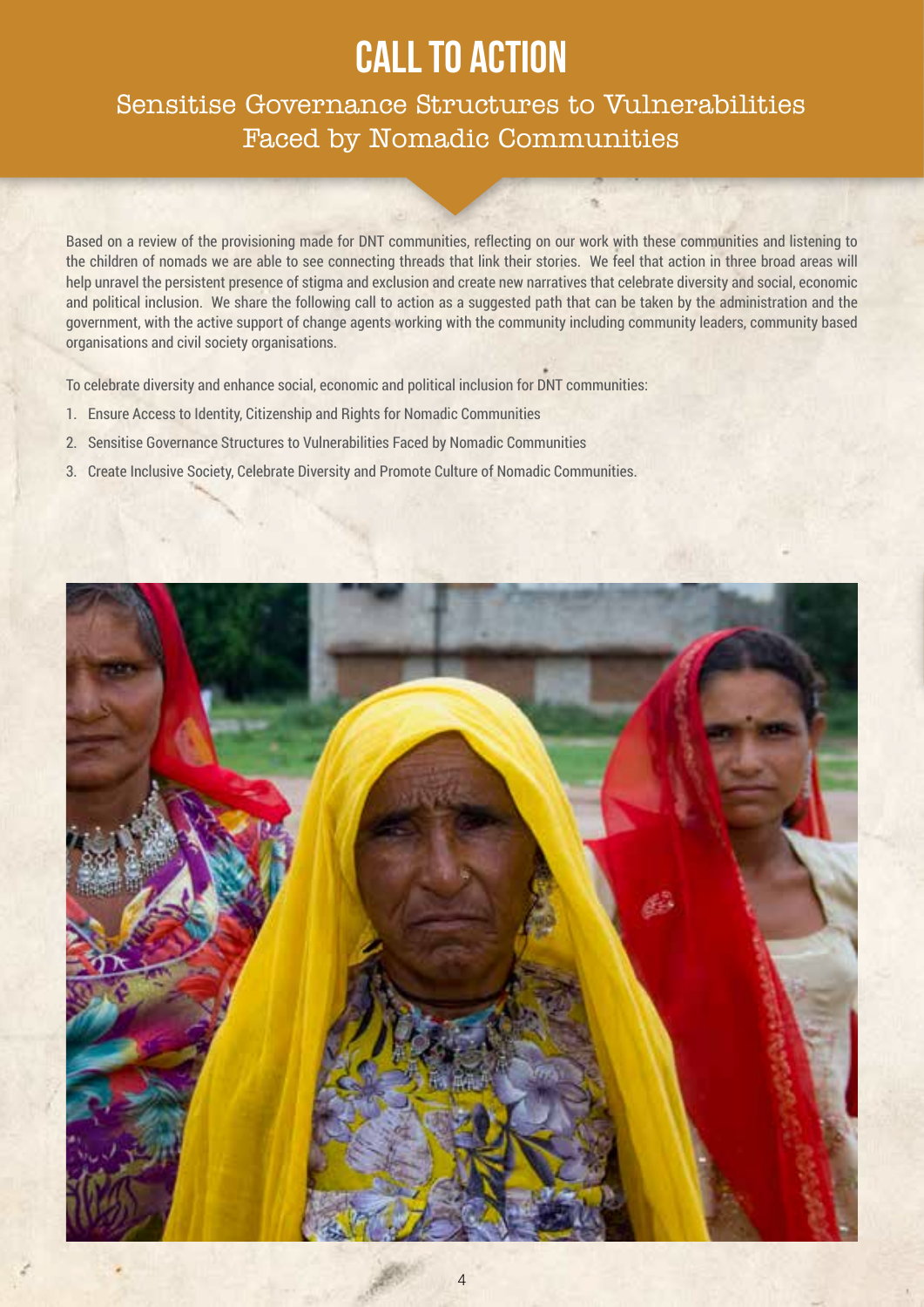Ensure Identity and Citizenship **Call to Action 1** Rights for Nomadic Communities

Given the nomadic and semi-nomadic nature of their lives, DNT communities face difficulty to prove domicile and residential status. This has made it difficult for the DNT populations to claim identity. Identity is the most basic right from which all other rights can be accessed. Members of the DNT community find it a challenge to prove their identity and access citizenship rights and legal safeguards.

The question of identity has two aspects. Firstly it gives an individual and community a standpoint from which they can interrogate the state regarding equality and citizenship rights. Secondly identity establishes the basis of enumerable representation in political bodies, state institutions, educational opportunity and access to public goods. Identity and self-awareness will enable the DNT community who hitherto received the state's welfare measures passively to interrogate the state on both norms of welfare and social justice.

The state strategizes the dispensation of welfare measures and the distribution of public goods on quantitative considerations. For the purpose of redistributive justice on quantitative terms, the state needs to determine target populations of DNT communities. Thus even to make provisioning to ensure the right against discrimination (Article

15) and the right to equality (Article 16) the state needs to first ascertain the population of a caste in each state and compare their educational level with the state average. Under article 16(4) of the Constitution, reservation is also provided to backward classes in state services if such groups are not adequately represented in the state's services. These clauses in the constitution provide the foundation behind reservations for backward classes. DNT communities are covered with in Scheduled Caste, Scheduled Tribe and Other Backward Caste categories, but there is no data to see the extent to which DNT communities have been able to access reservations.

**An identity gives an individual and a community a standpoint from which they can interrogate the state regarding equality and citizenship rights. Identity also establishes enumerable representation in political bodies, state institutions, educational opportunities availed and access to public goods.**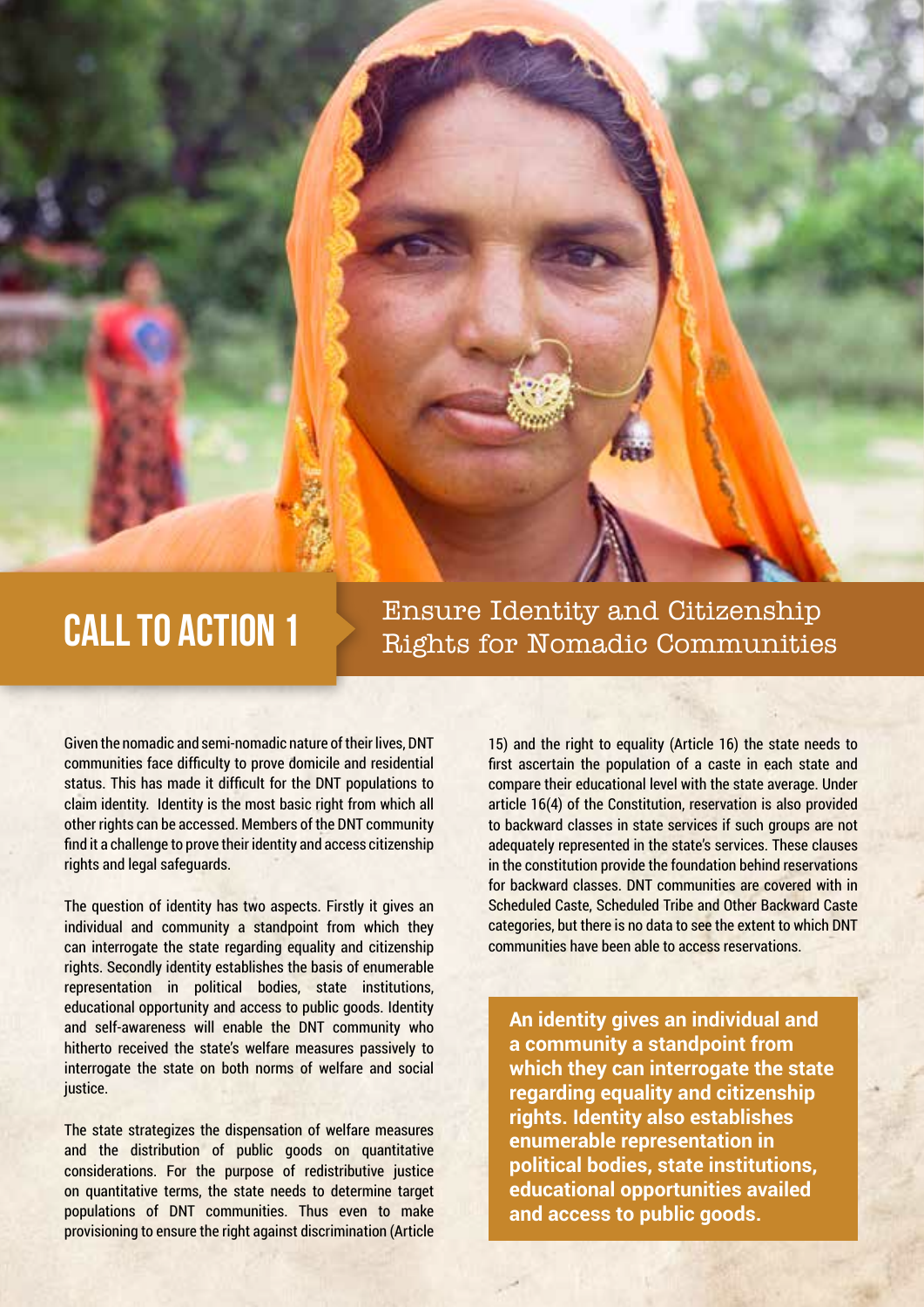#### Listening to Children of Nomads *Let us re-write the narratives of stigma and exclusion*

Arising from a combination of ignorance, social disregard and concern for the potential economic burden on the state, there has been little attempt to identify and survey DNT populations. There is little authentic data available regarding the community and their access to various state benefits including food security, education, health, housing, sanitation, and social, economic and political inclusion.

Our experience of working with the DNT communities shows that these communities are amongst the most excluded of all communities within Scheduled Castes and Scheduled Tribes. In the interactions with children of the DNT communities in the Jaipur workshop, we gathered data on education, and even though most of the children were from settled households we found that 72% were not enrolled in school, within the enrolled there was high risk of dropout.

# **Call to Action 1** Ensure Identity and Citizenship Rights for Nomadic Communities

- » The government should commission a comprehensive household survey to analyse the socio-economic, cultural and political status of de-notified, nomadic and semi nomadic communities in the state of Rajasthan.
- » There should be a review and analysis of budgetary provisions, realisations and resultant impact in the living status of DNT communities in the state of Rajasthan.
- » There should be 100% distribution of identity proof certificates, including caste certificates, voter cards, Aadhar cards, ration cards, NERGA cards, BhaMaShah registration though an intensive campaign in the state of Rajasthan. There should be 100% coverage of households for homestead rights, settlement rights and where necessary proper rehabilitation. There should be 100% coverage of households for financial inclusion so DNT community can enter into economic mainstream and avail benefits from financial institutions.
- » A special drive should be done to ensure children of DNT communities are issued birth certificates.

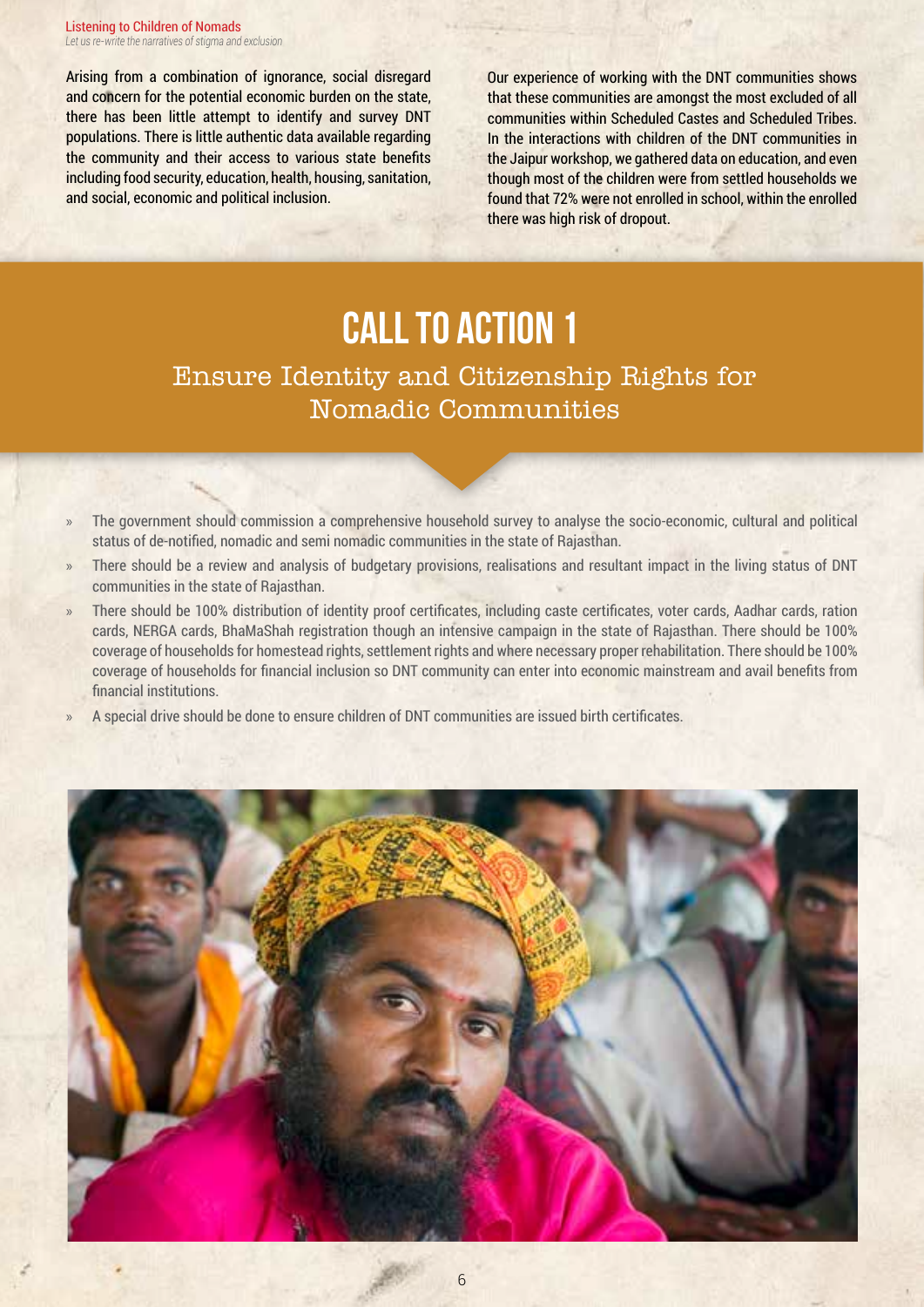Sensitise Governance Structures to Vulnerabilities Faced by Nomadic Communities

Given the particular vulnerabilities faced by DNT communities because of their nomadic existence and dependence on traditional occupations, compounded by the challenge they face in asserting identity and citizenship rights; local administration and local governing systems need to be sensitised to ensure that governance structures serve these communities in an accountable and responsive manner.

There is an urgent need to examine how governance structures work when interacting with members of the DNT communities. There is need to review the actual implementation of programmes by the concerned authorities. There is clear need to establish transparency and accountability of the administration to the DNT community and this requires systematic monitoring. Instances of institutional discrimination and laxity in implementing welfare measures need immediate rectification and grievances addressed and lapses removed.

It needs to be recognized that duty bearers in administrative institutions, and government officials should serve as a role model for others in society to follow. Under their roles and responsibilities, the officials and duty bearers must be ready to deliver services to all members of the society equally, including those members belonging to the DNT communities, especial provisions to be laid for the communities under different government schemes and programs in the true spirit of service.

The local governing bodies are to be made accountable, and corrective actions need to be taken to sensitise them to address social exclusion and vulnerabilities. The communities should not be neglected from Public Distribution System and even health departments should reach out to them so that their health needs are met.

Local institutions are to be made sensible and accountable so that they can immediately act upon providing services at local level. The village chief/Sarpanch and other officals of the panchayati raj institutions (PRIs) need to step forward and take this responsibility at local and extend the aid to the members of the nomadic communities. Action must be taken to sensitize them and train them to address social exclusion, especially to address the vulnerabilities of the community.

**The traditional itinerant livelihoods of nomadic communities are not enough to sustain households in a life with dignity. They need economic rehabilitation programmes.**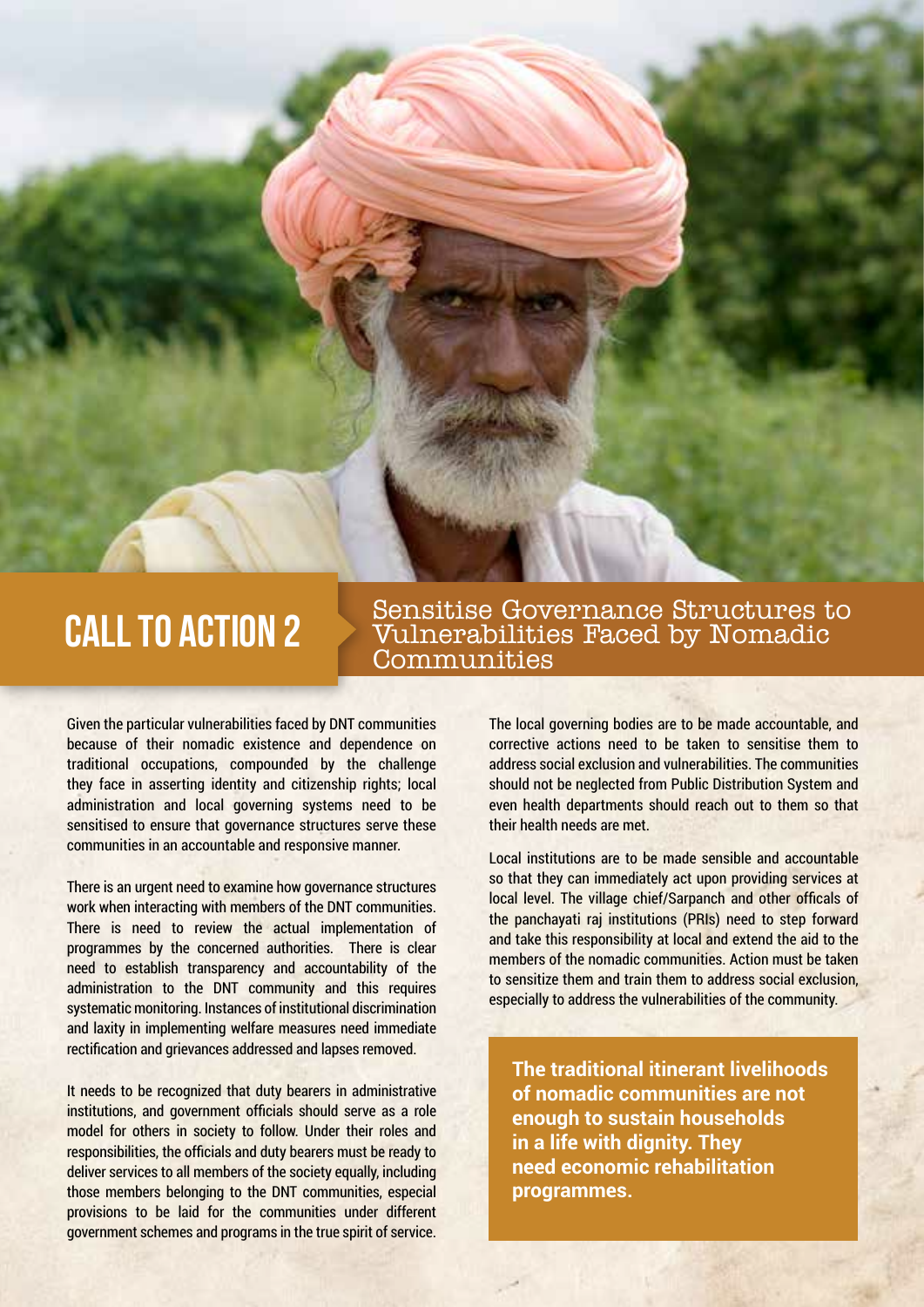Similarly the Public Distribution System (PDS) ration shops, Health department workers (ANM + Asha) should be made aware of their duty to serve DNT families possessing ration cards and health cards likewise the quality education.

Three main areas need special attention. These are:

- » Security for a life with dignity and access to justice
- » Land and livelihood, especially the provision of alternate livelihoods
- » Education and child friendly schools at sites with concentrations of DNT populations

### **Security for a life with dignity and access to justice**

From International conventions to which India is a signatory, to the Constitution of India, to laws on the statute books and recommendations of various commissions – the legal provisioning for the rights of DNT communities is very robust.

The Universal Declaration of Human Rights (UDHR) passed by the United Nations in 1948 which India voted in favour of clearly states in Article 3: "Everyone has the right to life, liberty and security of person." The UDHR details individual civil and political rights – such as their rights to free speech, fair trial, and political participation, and the need to promote economic, social and cultural rights – including rights to health care and education.

The United Nations Convention on the Rights of the Child speaks about rights under the categories of security and development, protection and participation.

The Indian Constitution clearly mention in its preamble as well as in part III (Articles 12-35) about the fundamental rights including right to life (which the Supreme Court has interpreted to include the right to live with dignity), right to equality, freedom against the discrimination, freedom of religion, cultural and educational rights. Thus the Indian

#### **Connecting threads of the narratives shared by children in the Jaipur workshop**

#### *Discrimination, Violence and Harassment*

- 1) Discrimination in schools. Mid-day meal plates kept separately. Made to sit behind others in class. Not allowed to drink water from the same vessel.
- 2) Discrimination in society. Not allowed to fetch water from the same source. Not allowed use community spaces in the village.
- 3) Many occasions when children were beaten by dominant caste people.
- 4) High risk of sexual harassment of children, especially girls in school, workplace and people in community.

Constitution gives a bedrock for the rights of deprived and vulnerable communities and individuals including the DNT **communities** 

The Scheduled Castes and Tribes (Prevention of Atrocities) Act, 1989 and amended in 2015, was introduced because of the recognition that "[d]espite various measures to improve the socio-economic conditions of the SCs and STs, they remain vulnerable…. They have, in several brutal incidents, been deprived of their life and property…."

The children of the community have the protection of many laws, including the Child Labour (Prohibition and Regulation) Act, 1986 as amended in 2016, which empowers State Governments to make rules with reference to health and safety of children. Child domestic workers up to 14 years of age working in hotels and dhabas have been brought within the purview of the Act. It is one step towards the total elimination of child labour. Also the section 26 of the Juvenile Justice (Care and Protection of Children) Act, 2000 and as amended in 2015, which speaks about exploitation of juvenile or child employee. And the Commissions for the Protection of Child Rights Act, 2005, which details the function of looking "into the matters relating to children in need of special care and protection including children in distress, marginalized and disadvantaged children."

We need mechanisms that will help state administration use these robust legal safeguards to protect the right to security and life with dignity and access to justice to members of the DNT communities.

### **Land and livelihood, especially the provision of alternate livelihoods**

Traditionally DNT communities were always on the move. The current economic processes do not support livelihood based on itinerant lifestyles, and yet they have not received any support to shift to a sedentary livelihood. There is urgent need to make special provisions for land entitlements for DNT households, especially homestead lands. A permanent house in the names of households, especially in the name of the women will go a long way in helping DNT households access welfare measures and entitlements. Dalits And Land Status And Related Issues, a study to on the question of land in Western Rajasthan, by UNNATI, a voluntary non-profit organization working in Gujarat and Rajasthan, reveals that land distribution in the area is heavily skewed against SCs and STs. Even when distributed to them it is not likely that land will remain in the possession of the Dalit households unless active safeguards are not instituted. (see < http://www.unnati.org/ pdfs/books/dalit-and-land-eng.pdf >) Given the vulnerabilities of DNT communities the situation faced by them would be as bad if not worse.

In today's economic context the traditional itinerant livelihoods of the DNT communities are not enough to sustain households in a life with dignity. There is need to create economic rehabilitation programmes with the use of imagination and the participation of the DNT community. At the first instance we need to create contexts where the value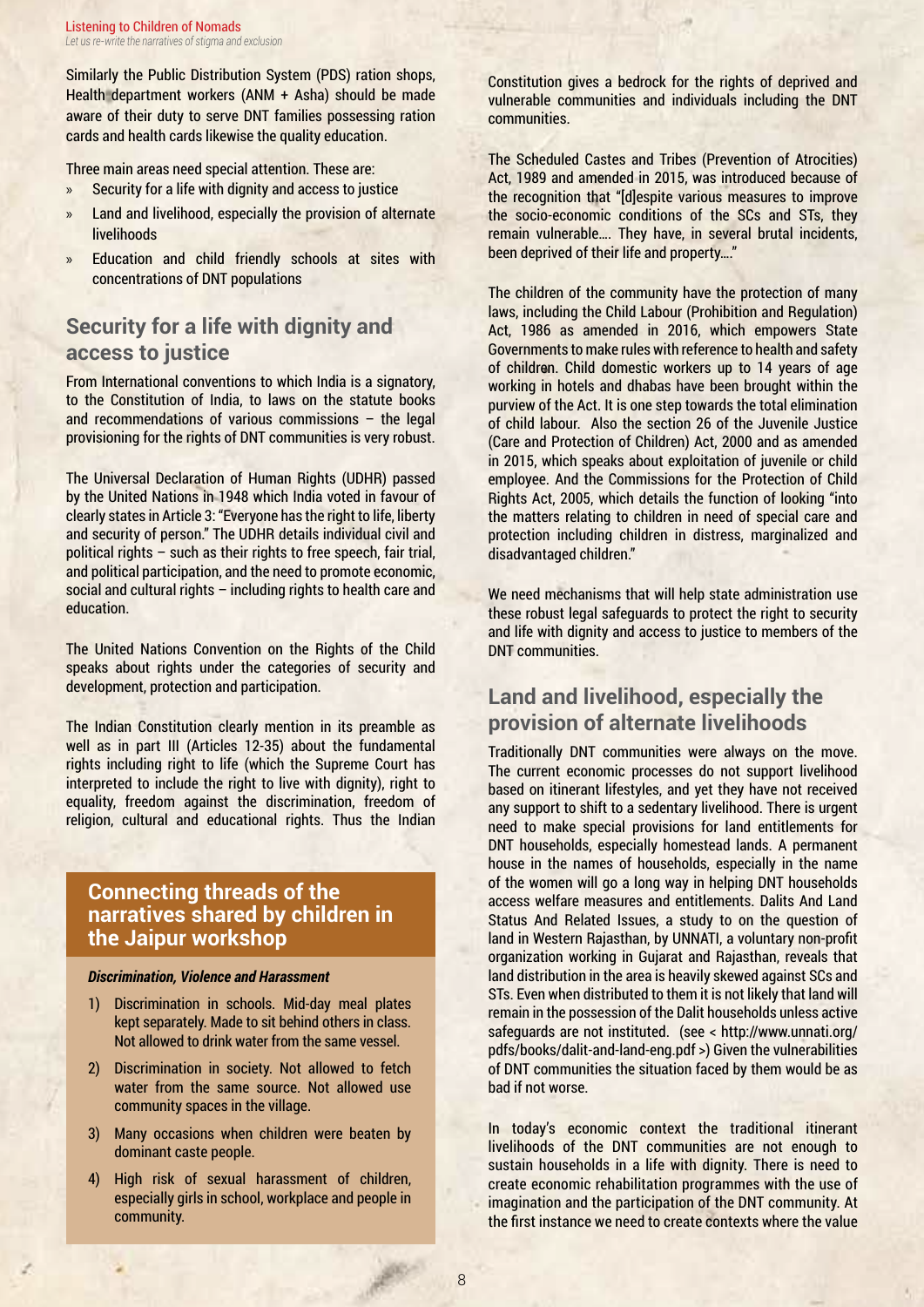#### **Connecting threads of the narratives shared by children in the Jaipur workshop**

#### *Living Conditions*

- 1) Majority (75%) of children living in vulnerable houses.
- 2) Majority (+75%) don't have toilets in their home and are forced to defecate in the open
- 3) Two out of three families dependent on unclean sources of water
- 4) Forced to live either without electricity or with informal or irregular electricity supply
- 5) Insufficient clothing to protect against extremes of weather

#### *Food Security*

- 1) Most children have food only twice a day
- 2) Many are depend on begging for their food needs and do not get freshly cooked meals
- 3) Many children are forced to sleep hungry when their parents are not able to arrange food for them.

of the traditional skills possessed by members of the DNT community can be used so that they can have sustainable livelihoods. New and alternate uses of these skills and traditional knowledge passed on down generations have to be discovered in newer contexts. The skills range from entertainment, artisanal and craft skill, animal husbandry, foraging and hunting. Simultaneously young people, women and men should have access to mainstream opportunities and should have the option to choose vocations other than their traditional occupations. Instead of prosecuting the communities for practicing their traditional occupations, which in many cases are now illegal – such as hunting and entertaining people with trained animals, the members of the DNT community and especially the youth should be targeted for training and re-skilling in alternative livelihood options. Ensuring access to land and livelihood to DNT communities is very important for inclusive growth and equitable society.

Children of DNT communities face the brunt of the precarious existence. They suffer malnutrition and are forced to resort to begging, rag picking or take up other forms of labour.

#### **Education and Child Friendly Schools**

Much effort is required to make education in Rajasthan accessible to marginalised groups - women especially girl children, Dalits, migrants and members of the DNT community. The enrolment of girls in schools at the primary level is 47.79%, majority of the enrolled girls do not reach up to class 8.

As per the 2011 Census Rajasthan is among the bottom five states in the country in terms of the literacy level for scheduled castes (59.7 %) and among the last six for scheduled tribes (52.8%). Women's education among the SC is 44.5% and among the ST is 37.3%. Extrapolating from this data, it can safely be presumed that DNT community's access to education would be worse.

Along with ensuring access to education we need to also consider the quality of education that existing schools are providing. We need to overhaul schools and the education department get them to ask the question – are the schools we run child-friendly spaces and are the systems child-centered? Schools and the education department also need to address the issue of institutional discrimination faced by children of vulnerable communities and especially children from DNT communities.

Like most parents those in the DNT community also understand the value of education, but is the challenge of going to school too much for them to overcome?

#### **Connecting threads of the narratives shared by children in the Jaipur workshop**

#### *Education*

- 1) 28% of the children are dropouts and rest are not regular in school attendance
- 2) Girls are majority of school dropouts
- 3) Discrimination faced from fellow students belonging to dominant castes, discrimination faced from teachers, responsibilities at home are among the reasons for dropping out
- 4) Seasonal migration and nomadic life impact school attendance.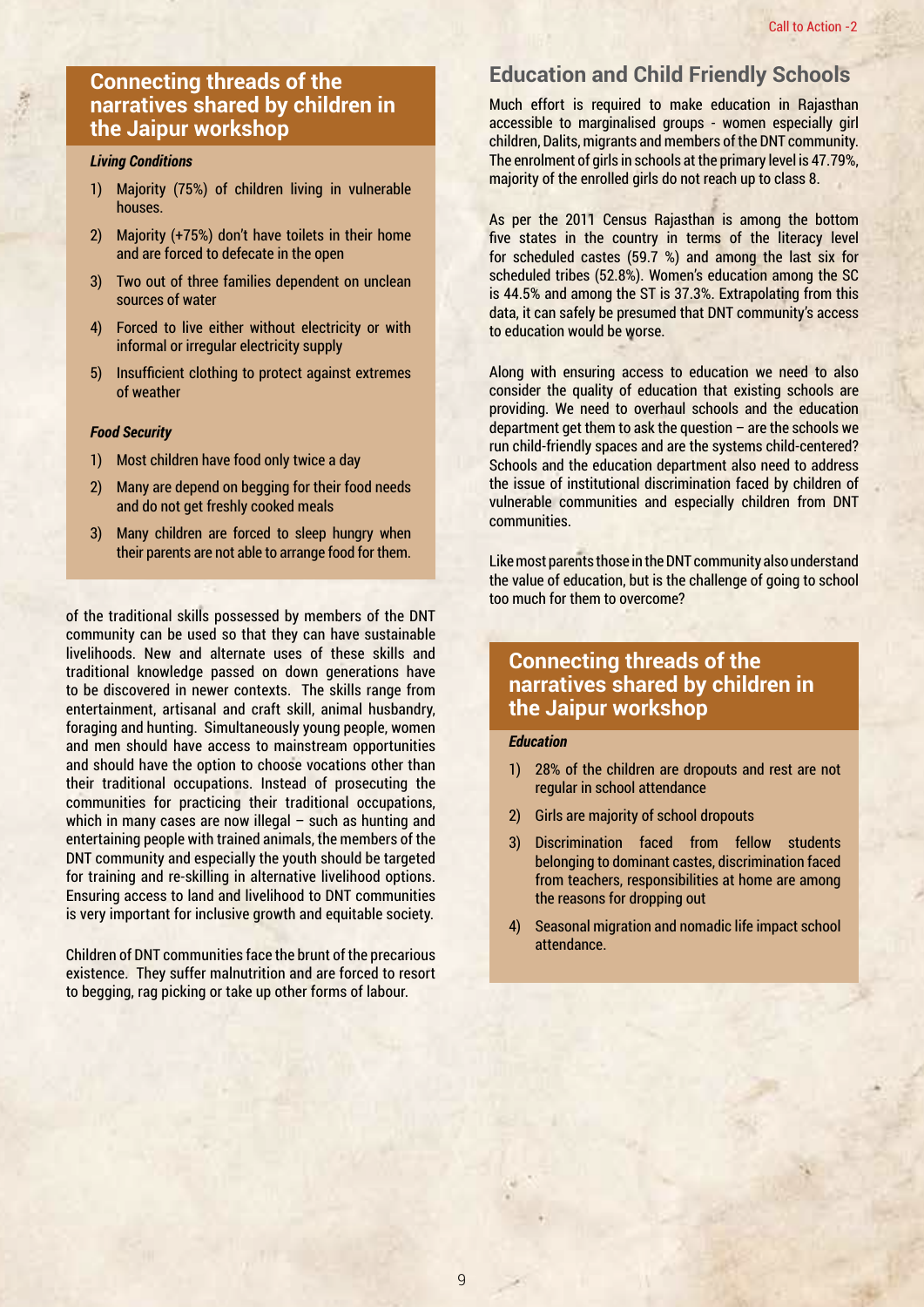### Sensitise Governance Structures to Vulnerabilities Faced by Nomadic Communities

- » Create a special package and sub-plan for the socio-economic empowerment of DNT communities.
- » Create an empowered monitoring and grievance redressal cell at the state level, and make it responsible for recording cases of atrocities against DNTs separately. Make the cell also responsible for proactively suggesting policies and schemes for removing stigma and discrimination faced by the DNT community and monitoring the implementation of schemes and policies meant for them.
- » Sensitise child protection officers to the particular vulnerabilities faced by children of DNT communities and promote facilities like the Child Help Line within DNT communities.
- » Give DNT communities priority in land patta allotment, especially for homestead land, so that they can settle down and can access education and other entitlements and facilities.
- » To address extreme levels of vulnerability, marginalisation and homelessness five acres agricultural land should be allotted to each household.
- » Create panchayat level committees for the status update of DNT communities in its jurisdiction and make these committees accountable for the economic and social development both under universal entitlements and special provisions. The committee should ensure that all households in the DNT communities get rations under PDS, are able to enrol their children in schools/ Aganwadi, can access work under NREGA, receive health services- vaccination etc., and social security such as pensions.
- » Majority of the communities are dependent on their traditional occupations but due to the newer technologies, the communities are losing their livelihood. Government should protect and promote their occupations and or alternatively provide them with alternate livelihood opportunities.
- » Provision of mobile education as well as ICDS (anganwadi) units to their camping sites will help children of families which haven't been able to settle down to complete their education.
- » Locate schools in areas with concentration of DNT communities and increase capacities of existing schools in these areas.
- » Organise capacity building and training to get schoolteachers and educational officers to deal with bias and discrimination against children of DNT communities.

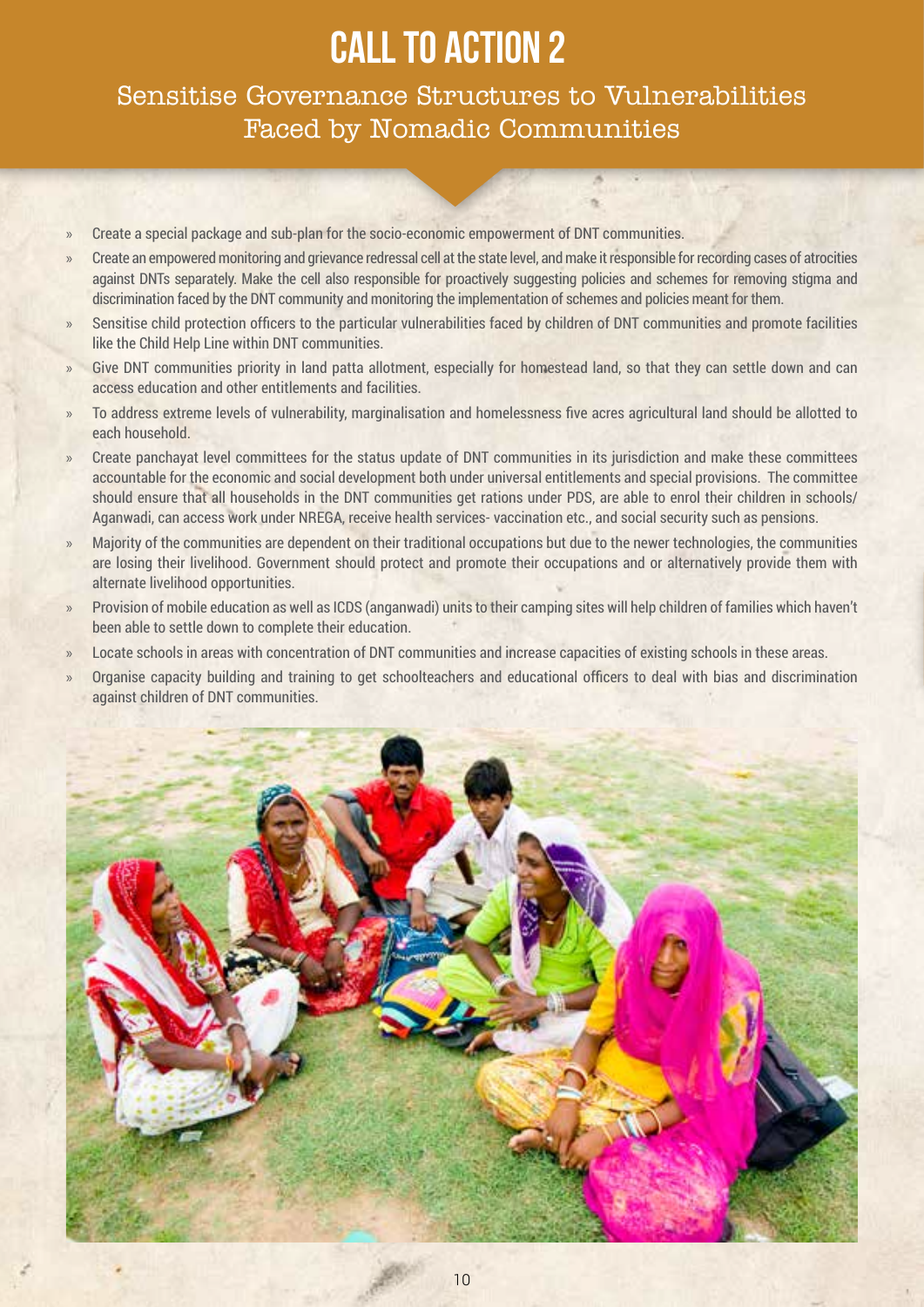Create Inclusive Society, Celebrate Diversity and Promote Culture of Nomadic Communities **Call to Action 3**

An inclusive society is one in which every individual can access their rights and responsibilities and have an active role to play. An inclusive society is based on respect for all human rights and fundamental freedoms and the rule of law. Moving beyond these basics, an inclusive society values social justice and celebrates cultural and religious diversity, and is sensitive to the special needs of vulnerable and disadvantaged groups, and takes efforts to ensure their democratic participation. An inclusive society is promoted by policies that seek to reduce inequality, especially inequality of opportunity, and create tolerant and resilient societies. To achieve social integration and social inclusion the voices of people, their needs and concerns, have to be an opportunity of articulation and sympathetic hearing. All members of society have stake and thus must also have a say.

The conditions of life faced by the DNT communities in India pose a challenge to our aspiration of developing as an inclusive society. How can we remove the exclusion and vulnerability faced by DNT communities in India and eliminate the stigma and discrimination they face?

We would like to speak about five arenas of engagement that help us move towards an inclusive society:

1) Create Visibility For Denotified and Nomadic Communities: We need to remain wary of monochromatic depictions of society. India is blessed with social and cultural diversity, and has not been able to celebrate it to the extent possible. The DNT communities, through their social history, culture and their traditional way of life present unique opportunities to celebrate human diversity. Not as passive objects being presented as curios, but as protagonists of their unique life with their own voice. Individuals and the community both need platforms to represent themselves. The path to visibility starts with being counted in the census, and moves on to more detailed academic studies that present histories, narratives and the imagination of the communities. As cultural artists, artisans, crafts persons, hunters, foragers the DNT communities have unique talents that need

**Through their social history, culture and traditional way of life nomadic communities give us unique opportunities to celebrate human diversity.**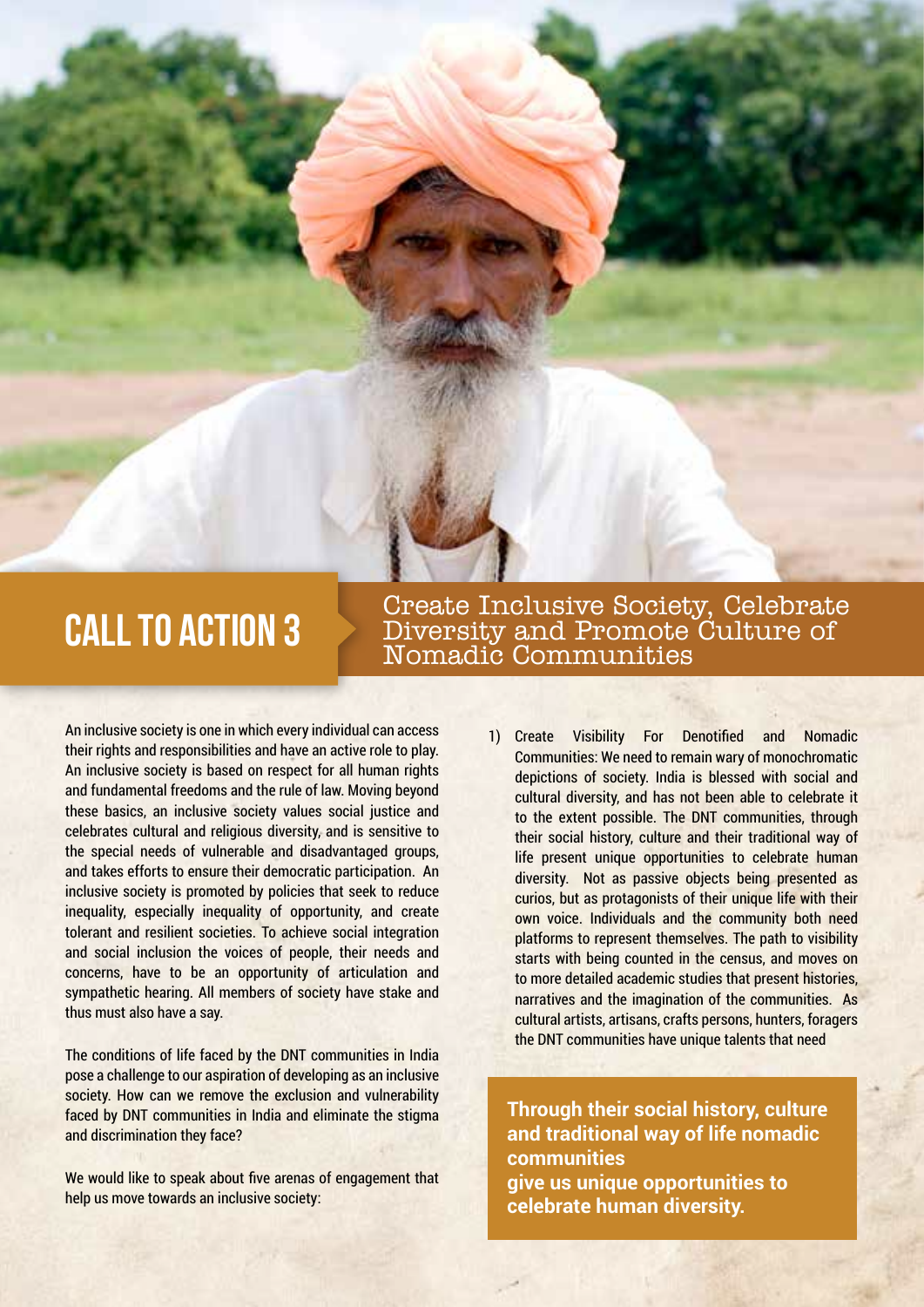#### **Connecting threads of the narratives shared by children in the Jaipur workshop**

- 1. Areas of Interest: On asked about their interests most children (63%) expressed their desire to continue their education. The next most popular interst was playing (38.9%), followed by music (18.5%), dance (16.7%), painting and other activities such as travelling, household work etc.
- 2. Aspirations of children: The children aspired to a range of professions -- teaching (31%), medicine (18%), singing (6%), police (9%), engineering (4%), and law, beauticians, driving, government jobs. All wanted to help their families in their financial needs.
- 3. The overwhelming majority (91%) said they needed help to better their living conditions and achieve their aspiration.

access to platforms through which they can reach out to new audiences. The community needs to be empowered to step up and negotiate for policies and schemes that better serve their needs.

2) Enable Denotified and Nomadic Communities to Assert Rights: We need to spread awareness of rights and build community solidarity to assert these rights. The rights range from security and access to justice and right to food security, housing, work, health care and education. We also need to ensure that delivery of these rights needs to be an empowering experience for the community.

- 3) Build Community Resources So Denotified and Nomadic Communities Can Participate in Society: Settled communities have over the years evolved shared spaces and social networks that work as community resources. We need to help DNT communities build both physical resources and social resources in the form of collectives, solidarity networks. Physical resources include community centres, playgrounds and other shared spaces as common resources for the access and control of the DNT community. Social networks would need to be built around community leaders who can articulate community aspirations and place them before officials, media and members of civil society.
- Sensitise Governance Structures to the Particular Vulnerabilities Faced by Denotified and Nomadic Communities: Duty-bearers and especially administration and government officials need to be sensitised on the particular vulnerabilities faced by DNT communities. The lack of a proactive approach in the delivery of welfare and entitlements ensures that members of DNT remain unaware of the benefits and entitlements due to them, and their rights as per the Constitution and the laws of the land.
- 5) Access to Social Interactions: We need to provide DNT communities with a platform from which they can engage in a regular and systematic manner with broader society and social networks, and create a new space for themselves in economic, social, cultural, religious, and political activities

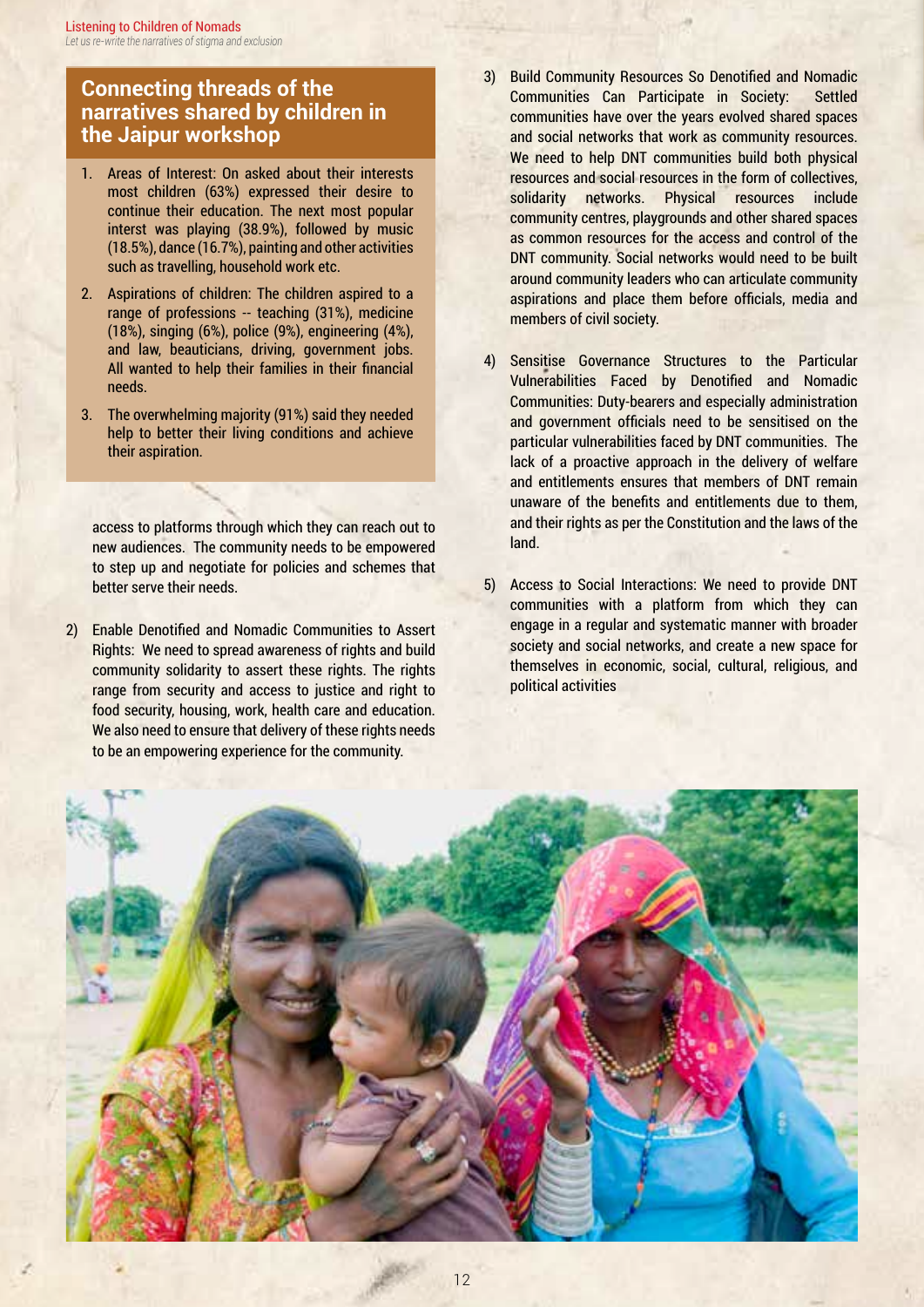### Create Inclusive Society, Celebrate Diversity and Promote Culture of Nomadic Communities

- » Create an official category as DNT in Rajasthan, like the Vimuktya Bhatke Jaat in Maharashtra.
- » Create preference for DNT community, within SC or OBC category, for job reservations in Rajasthan.
- » Reserve seats in Block/ Taluka Panchayats and Zila Pandhayats/ Zila Parishads, and the Urban Local Bodies for DNT communities wherever their population is concentrated.
- » Create state level forum of DNT communities. Create leadership-building programmes and support the evolution of community institutions.
- » Institute scholarships for youth from DNT communities to avail higher education, engineering or professional degrees and training.
- » Set up a cultural academy to develop, preserve and exhibit the diverse and rich cultural heritage of DNT communities. The academy should promote research and sponsor studies on issues related to DNT communities.
- » Organising brainstorming sessions with researchers, community organizers, media, policymakers and other stakeholders on how to remove stigma and bias against DNT communities.
- » Mobilise resources to improve the socio-economic conditions of DNT communities. Earmark 10% of MP/ MLA Local Area Development Fund for DNT communities.
- » Provide for capacity building and training for the government officials, administrators, police officers, service providers (health, education, PDS, SJEd) so they can deal with bias and better address issues related to DNT communities.